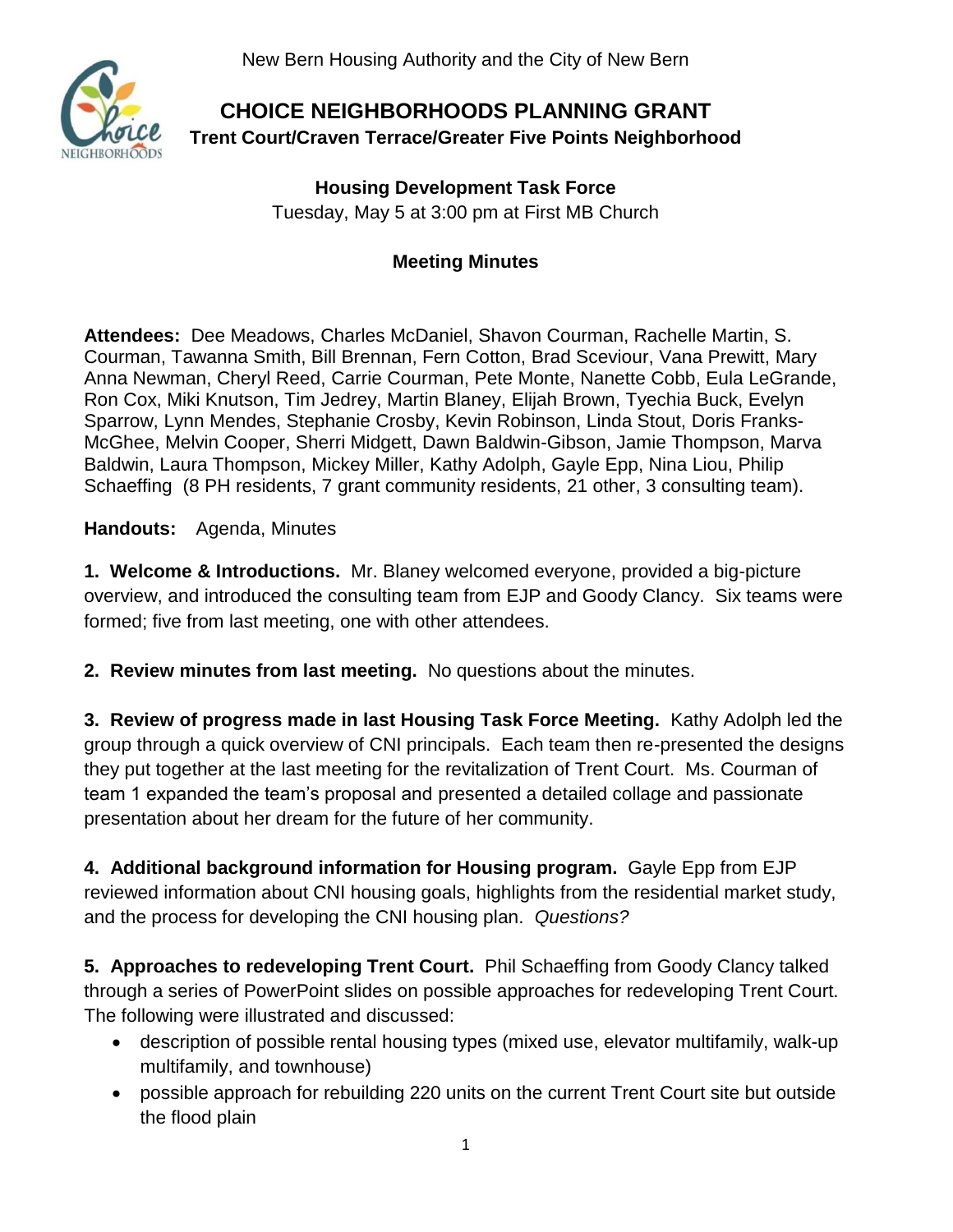- possible approach for rebuilding 360 new units on the current Trent Court site, including the flood plain with site and building cross-sections on flood plain
- illustrative off-site development concepts
- considerations for phasing of redevelopment
- role of developer

Questions discussed:

- Q: *Why is this task force only discussing Trent Court and not wider neighborhood housing?* A: Right now the Housing Task Force is focusing on redevelopment approaches for the Trent Court public housing units; neighborhood housing issues will be addressed in other neighborhood working groups. [**CLARIFICATION:** Neighborhood housing will be discussed at the next Housing Task Force meeting, in addition to further refinement of the Trent Court options.]
- Q: *How can you propose to use part of the Trent Court site for public parkland if HUD has a Declaration of Trust on the land?* A: The public housing land can be used for purposes that support affordable housing, which includes the development of recreation/open space, if approved by HUD.

**6. Break-out Group Discussions.** The six teams were each given a set of 3 questions to discuss and report back to the group. Breakout Groups Results (six groups reporting on each question):

 **Question 1.** Should we retain any existing buildings? If yes, how many,? A: 2,3,3,1,1,3

For what uses? A: Uses: Historic resource; public use; housing

 **Question 2.** If Trent Court is redeveloped, how should the 218 units be replaced? (check)

|                                | Some | one. |
|--------------------------------|------|------|
| On the current site            |      |      |
| In Greater Five Points Area    |      |      |
| In other New Bern neighborhood |      |      |
| Housing choice vouchers (Sec & |      |      |

- **Question 3.** What ideas do you have for rebuilding on the cleared land in the flood plain?
	- **3** Recreation/open space for residents of the development
	- **\_5** Recreation/open space for public use
	- **4** Community gardens